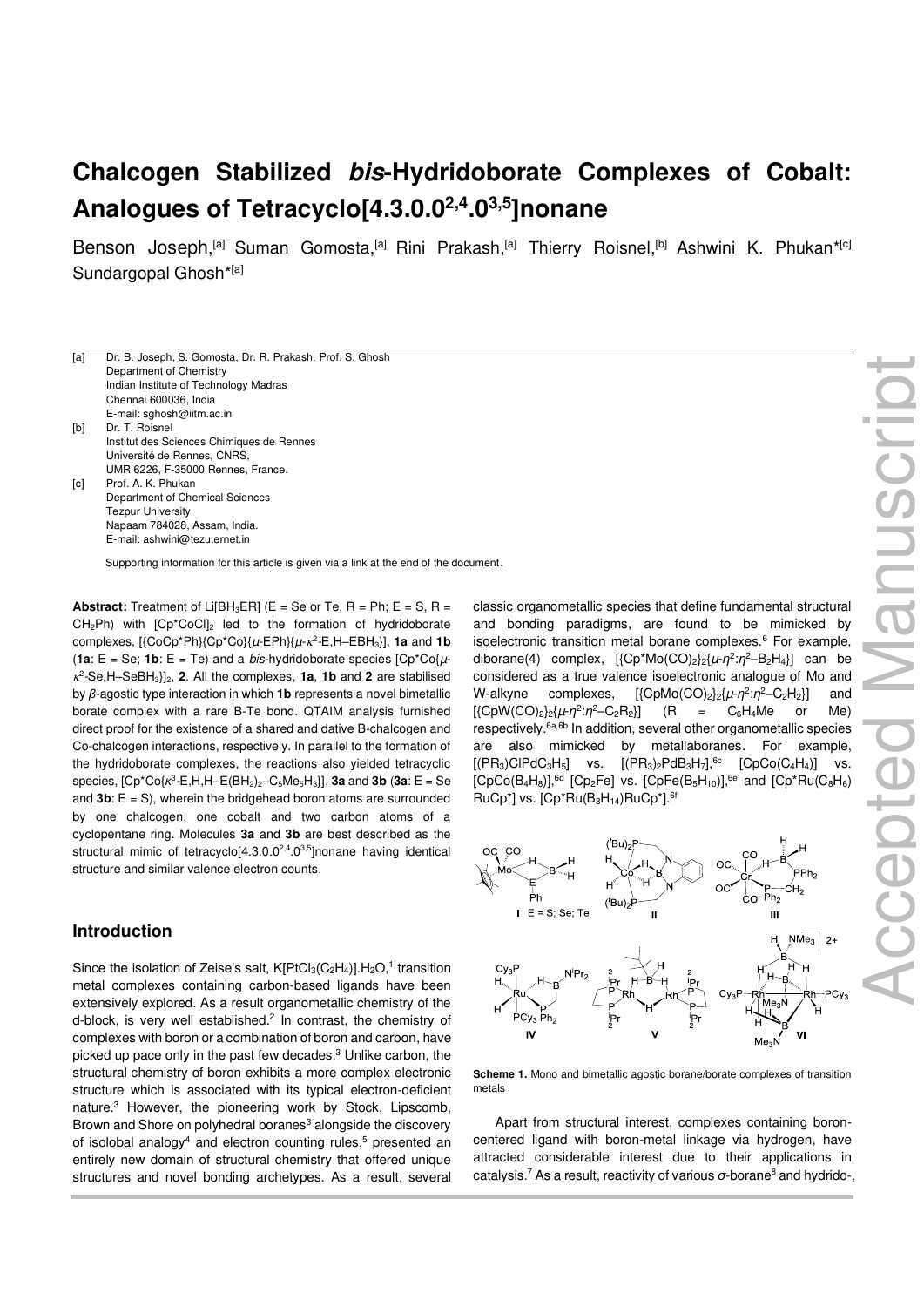

**Scheme 2.** Synthesis of hydridoborate borate complexes **1a**, **1b**, **2**, **3a**, **3b** and **3b'**

borate<sup>9</sup> complexes have been extensively studied. In a similar context, weak B-H∙∙∙M interaction in pyrazolyl borate or similar heterocyclic scorpionate borate ligands have also attracted significant attention.<sup>10</sup> As shown in Scheme 1, the agostic type of secondary interaction observed in hydridoborate species (**I** and **II**)<sup>11,12</sup> is similar to that of borane-Lewis base adduct complexes (**III** and **IV**).<sup>13</sup> The donor atoms, which are bonded to metal, are generally limited to N, P and S in all these cases and to the best of our information, the effect of the heavier group 16 elements on agostic type B-H∙∙∙M interaction, other than species **III**, is less studied. Understanding this effect is important as one can tune the reactivity of these species by altering the activation of the B-H bond. In addition, the sigma and agostic complexes reported till date are mostly restricted to monometallic species, with a few exceptions (**V** and **VI**).<sup>14</sup>

### **Results and Discussion**

#### **Reactivity of [Cp\*CoCl]2 with Li[BH3ER] (E = Se or Te, R = Ph;**   $E = S$ ,  $R = CH<sub>2</sub>Ph$ ).

Existence of several structural varieties, shown in Scheme 1, motivated us to develop new methods for the synthesis of chalcogen stabilized borate species supported by agostic type interaction. Recently, we have shown that borate species

Li $[BH<sub>3</sub>EPh]$  and  $Na[BH<sub>3</sub>(SCHS)]$  can be utilized for the synthesis of different types of Mo and Ru-agostic type complexes.<sup>11a,15</sup> As a result, the utilization of these species with other transition metals became of interest. Therefore, we explored the reactivity of  $[Cp<sup>*</sup>CoCl<sub>2</sub>$  with Li $[BH<sub>3</sub>EPh]$  (E = Se and Te) that led to the formation of bimetallic hydridoborate species, [{CoCp\*Ph}{Cp\*Co}{µ-EPh}{µ- <sup>2</sup>‒E,H-EBH3}], **1a** and **1b** (**1a**:  $E = Se$ ; **1b**:  $E = Te$ ) and *bis-hydridoborate* complex  $[Cp^*Co\{\mu-\kappa^2-Se,H-SeBH_3\}]_2$ , **2** (Scheme 2). All these species feature a four-membered metallaheterocycle  $(Co<sub>2</sub>E<sub>2</sub>)$  comprising of agostic type interaction. To the best of our knowledge, **1b** is the first structurally characterized borate complex featuring a B-Te bond.<sup>16</sup>

The new borate complexes **1a** and **1b** were isolated as violet and green crystals respectively, which were characterized by <sup>1</sup>H, <sup>11</sup>B, and <sup>13</sup>C NMR and IR spectroscopies along with single-crystal X-ray crystallography. The mass spectra of **1a** and **1b** showed intense isotopic distribution pattern at  $m/z$  716.0440 and 814.9902 corresponding to [M]<sup>+</sup> and [M+3H]<sup>+</sup> respectively. The <sup>11</sup>B NMR spectra of them showed one upfield chemical shift at *δ* = -16.9 and -21.5 ppm for **1a** and **1b** respectively that suggest the presence of borate species. The <sup>1</sup>H NMR spectra of **1a** and **1b** show the presence of two types of terminal-BH and a single Co-H-B proton. The {<sup>1</sup>H−<sup>11</sup>B} HSQC experiment clearly linked these protons with the single boron. Although all the spectroscopic data along with mass spectrometric data suggest **1a** and **1b** are of similar structure, in order to confirm the spectroscopic assignments and to determine the solid-state structure of **1a** and **1b**, the X-ray structure analysis was undertaken. Based on the Xray structural data, shown in Figure 1, it appears that the Co-B bond distances are significantly shorter as compared to typical sigma or hydridoborate complexes of Co.<sup>17</sup> The B-Te bond distance of 2.229(4) Å is comparable with the previously reported B-Te single bond distances.<sup>16</sup> Two of the Co(III) centres are linked by chalcogeneto ligands  $[EPh]$  and  $[EBH<sub>3</sub>]<sup>2-</sup>$  (  $E = Se$  or Te). Further, the Co∙∙∙Co distances of 3.5065(7) Å and 3.7676(8) Å for **1a** and **1b** respectively, clearly suggest the absence of any metal−metal bond making them coordinatively saturated 18e species. Addition of phenyl group into one of the Co centers is interesting. We believe that the Ph fragment has been generated by the cleavage of E-C bond of in-situ generated Li[BH<sub>3</sub>ER], which is very unstable in nature. The metal might also have played an important role in activating the E-Ph bond in the reagent.<sup>18</sup>



**Figure 1** Molecular structures and labelling diagrams for **1a** (left) and **1b** (right). Selected bond lengths (Å) and angles (°) for **1a**: Co2-Se1 2.3546(6), Co2-B1 2.295(4), B1-Se2 2.017(4), Co2-H1 1.55(3), B1-H1 1.30(3), Co1∙∙∙Co2 3.5065(7); B1-H1-Co2 107(2), For **1b**: Co2-Te2 2.5231(5), Co1-Te2 2.5371(5), Co2-B1 2.327(4), B1-Te2 2.229(4), Co2-H1 1.59(4), B1-H1 1.13(2), Co1∙∙∙Co2 3.7676(8).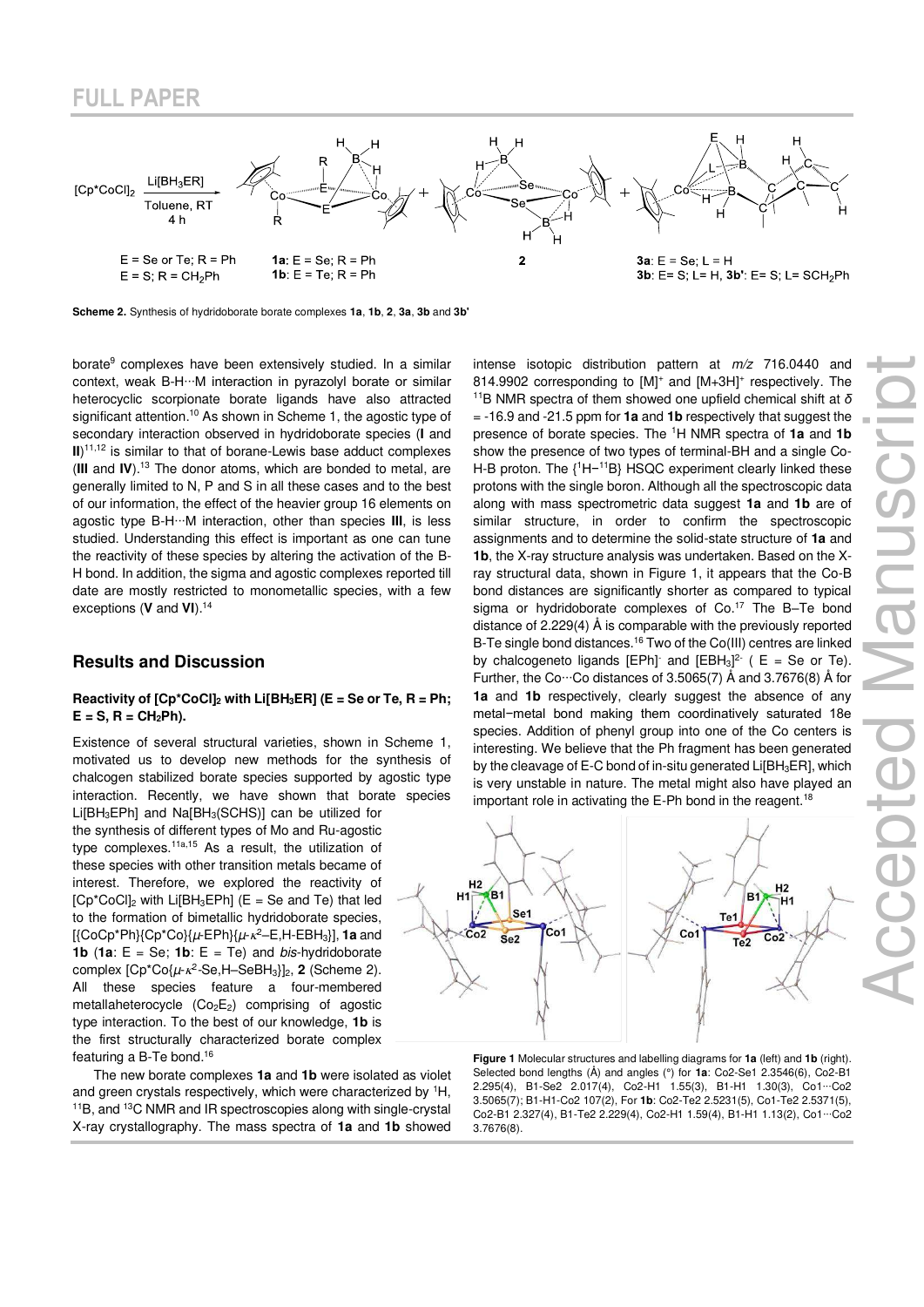Compound **2** was isolated as brown solid in 49% yield. The <sup>11</sup>B NMR spectrum shows one sharp signal at *δ* = -15.9 ppm and the <sup>1</sup>H NMR displays one upfield chemical shift at  $\delta$  = -12.01 ppm. The mass spectrometric data shows an ionised peak at  $m/z$ 574.9974. The solid-state X-ray structure of **2**, shown in Figure 2, indicates a highly symmetric bimetallic bis-hydridoborate species crystallized in  $P2<sub>1</sub>/n$  space group as a centrosymmetric molecule. Both the metal centers are connected by two  $[SeBH<sub>3</sub>]<sup>2</sup>$  moieties similar to that of **1a** and **1b**. In **2**, the BH<sub>3</sub> units are associated with cobalt through an  $\eta$ <sup>1</sup>-HB coordination mode. The B-H<sub>b</sub> distance of 1.37(4) Å is slightly longer and the Co-H<sub>b</sub> (1.53(4) Å) and Co-B (2.262(4) Å) distances are slightly shorter as compared to **1a** and **1b**. The B–Se bond length of 2.038(3) Å is within the range of Lewis base-stabilized boron organoselenide species, for example, 1,2-diselenatoorthocarboranes (B-Se: 1.975(4)-2.065(5)  $\AA$ ),<sup>19a-b</sup> and CAAC-supported cyanoboron bis(selenide), [(CAAC)B(CN) (SePh)2] (B–Se: 2.109(7), 2.056(8) Å).19c Alternatively, **2** can also be viewed as the borane analogue of  $[(Cp^*Co)_2(\mu-S)_2(\kappa-S)_2]$  or  $[(CpCo)(E_2C_6H_4)]_2$  (E = S or Se),<sup>20</sup> in which the S or (EC<sub>6</sub>H<sub>4</sub>) (E = S or Se) units are replaced by BH<sub>3</sub> moiety. The calculated HOMO-LUMO gap  $(\Delta E_{H-L})$  measured for **2** and  $[(Cp^*Co)_2(\mu-S)_2(\kappa-S)_2]$ signify higher thermodynamic stability for **2** (ΔE<sub>H-L</sub> = 4.38 eV and 3.55 eV for **2** and  $[(Cp^*Co)_2(\mu-S)_2(\kappa-S)_2]$  respectively).



**Figure 2.** Molecular structure and labelling diagram for **2**. Selected bond lengths (Å) and angles (°): Co1-Se1 2.3628(5), Co1'-Se1 2.3716(5), Co1-B1 2.262(4), B1-Se1 2.038(3), Co-H1 1.53(4), B1-H1 1.37(4), Co1∙∙∙Co1' 3.5020(6); Se1- Co1-Se1'84.59(15).

One of the interesting features of **1a**, **1b** and **2** is the presence of a nearly planar Co2E2 metallaheterocyclic ring. Compound **2** displays a perfectly planar ring with a torsion angle of 0°, while the rings of **1a** and **1b** are slightly deviated from planarity with a maximum torsional angle of 2.13° and 1.52° respectively. The sum of the internal angle measured for **1a** and **1b** is 359.97° and for 2 is 360°. Although the  ${Co_2E_2}$  ( $E = S$ , Se or Te) core is known for  $[Co(PMe<sub>3</sub>)<sub>3</sub>E]<sub>2</sub>$ , the angle of deviation from  $90^{\circ}$  is more prominent there, generating diamond type structures.<sup>21</sup>

To have further insight into the bonding of these hydridoborate species, especially the agostic type B-H…Co interaction, DFT based computations were performed on these molecules and most of the computed geometrical parameters are in good agreement with the observed values (Table S1). Natural bond orbital (NBO) analysis shows extensive charge transfer from chalcogen to boron as well as cobalt centres. This is evident from an increase in the natural valence population or charges (more negative) on B and Co and decreases on chalcogen atoms (Table S2). The relatively lower computed  $\Delta E_{H-L}$  value for **1b** as compared to **1a** and **2** may be attributed to the presence of a significantly longer Co-Co bond in **1b.**



**Figure 3.** Contour line diagram of the Laplacian of electron density in the Co– Se–B plane of **2**. Solid green lines indicate charge depletion [ <sup>2</sup>*ρ*(r)>0] and dashed maroon lines indicate charge concentration [ <sup>2</sup>*ρ*(r)<0]. Dark maroon and yellow spheres denote bond critical points (bcp) and ring critical points (rcp) respectively.

The nature of chalcogen–boron interaction in **1a**, **1b** and **2** is probed by QTAIM analysis. Figure 3 shows the contour map of the Laplacian of electron density <sup>2</sup>*ρ*(r) for **2** along the Co-Se-B plane that exhibits continuous region of charge concentration formed by the valence shell charge concentration (VSCC) zone of boron and selenium.<sup>22</sup> The chalcogen–boron interaction has more covalent character in **1a** and **2** than that of **1b**. This has been signified not only by higher values of electron density  $(\rho_b)$  at the bond critical point (bcp) but also by larger and higher negative values of Laplacian of the electron density ( $\nabla^2$ ρ) and energy density, H(r) at bcp (Tables S3-S5). The nature and the extent of Co-H and B-H interactions are similar in **1a**, **1b** and **2**. In contrast to the covalent or shared nature of boron-chalcogen interactions, the Co-Se/Te interactions are dative in nature as illustrated by comparatively lower electron density  $(\rho_b)$  at the bcp and positive values of Laplacian of the electron density ( $\nabla^2 \rho$ ).<sup>23</sup> On the other hand, the agostic B-H interactions have high degree of covalent character as ascertained from higher values of  $\rho_{\rm b}$  as well as negative values of H(r). These values are essentially similar for **1a**, **1b** and **2** (Tables S3-S5).



**Scheme 3.** Reactivity of **2** with phenylacetylene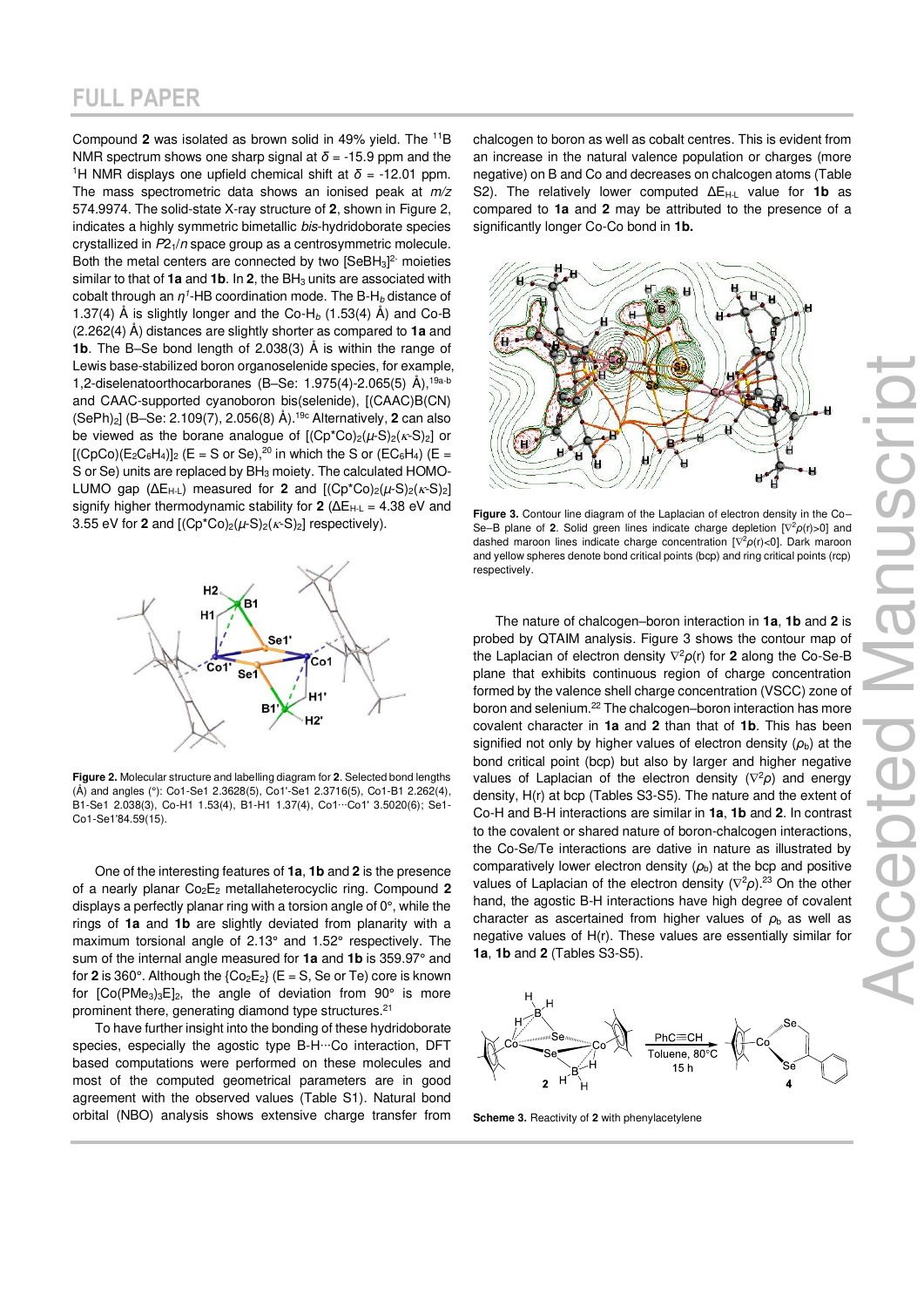

**Figure 4.** Molecular structure and labelling diagram for **4**. Selected bond lengths (Å) and angles (°): Co1-Se2 2.2265(6), Se1-Co1 2.2317(5), Se2-C1 1.865(3), Se1-C2 1.888(3), C1-C2 1.334(5); Co1-Se2-C1 103.03(1), Se2-C1-C2 122.8(3), Se1-Co1-Se2 92.29(2).

Sigma/agostic complexes are known for the hydroboration of alkynes. $24,25$  Hartwig et al. has reported the reactivity of [Cp2Ti(HBcat)2] with terminal and internal alkynes that resulted in the formation of hydroborated product in major yield along with the formation of a metallacycle.<sup>24a</sup> Later, he has shown the utility of them as efficient catalysts for the hydroboration of vinyl arenes.<sup>24b</sup> Recently, Muhoro et al. also used the same complex as a catalyst for the hydroboration of ketones and aldehydes.<sup>24c</sup> We have also explored the reactivity of various hydridoborate and borane complexes with alkynes that led to the formation of hydroborated products.<sup>25</sup> As a result, we were interested to investigate the reactivity of these Co-hydridoborate complexes for authenticating its efficacy as hydroborating agent. Hence, we performed the reactivity of **2** with phenylacetylene at thermolytic condition that led to the formation of a green compound, **4** in 20% yield (Scheme 3). Multinuclear NMR and X-ray crystallographic analysis revealed **4** as cobalt-selenium metallaheterocycle, [Cp\*Co{<sub>K</sub><sup>2</sup>-Se,Se-Se<sub>2</sub>C<sub>2</sub>HPh}], which was spectroscopically characterised by Morley's group.<sup>26</sup> The solid-state structure of **4** is shown in Figure 4. Compound **4** might have formed through the borane displacement from **2**, which was confirmed by trapping the free borane as BH<sub>3</sub>⋅PCy<sub>3</sub> adduct.

In parallel to the formation of hydridoborate species, the reaction of [Cp\*CoCl]2 and Li[BH3(SePh)] also yielded **3a**, isolated as red crystals, which is characterised by <sup>1</sup>H, <sup>11</sup>B, and <sup>13</sup>C NMR and IR spectroscopies and by single-crystal X-ray crystallography. The <sup>11</sup>B NMR shows a peak at  $\delta$  = -0.01 which is downfield shifted

as compared to **1a**, **1b**, and **2**. The <sup>1</sup>H NMR spectrum indicates the presence of Co-H-B protons. Although the <sup>11</sup>B and <sup>1</sup>H chemical shifts have a similar trend to those of **1a**, **1b**, and **2**, the <sup>1</sup>H NMR of **3a** shows some additional peaks in the aliphatic region  $(\delta = 0.95$ -1.30 ppm) and the <sup>13</sup>C NMR shows resonances in the region of  $\delta$  = 11.1-53.1 ppm.

In order to have a clear picture of **3a**, the X-ray structure analysis was undertaken. The solid-state X-ray structure of **3a**, shown in Figure 5(a), depicts the composition as [Cp<sup>\*</sup>Co(κ<sup>3</sup>· Se, H, H-Se(BH<sub>2</sub>)<sub>2</sub>-C<sub>5</sub>Me<sub>5</sub>H<sub>3</sub>}], having a unique tetracyclic bishydridoborate structure. In an attempt to isolate the sulphur analogue of 3a, the reaction was carried out with Li<sup>[BH<sub>3</sub>SPh] that</sup> led to decomposition. However, the similar reaction with  $Li[BH<sub>3</sub>SBn]$ , (Bn =  $CH<sub>2</sub>Ph$ ) yielded **3b** and **3b'**.<sup>27</sup> **3b** shows similar spectroscopic data as that of **3a** indicative of analogous structure. Indeed, the X-ray diffraction analysis confirmed **3b** (Figure 5(b)) as the sulphur analogue of **3a**. The S and the Se atoms lie above the Co-B-B and B-B-C-C planes. Compound **3b'** is analogous to **3a** and **3b**, the only difference between the structures of **3b** and **3b'** is the replacement of one of the bridging hydrogens by SCH2Ph unit in the later (Figure 6). Like **2**, both **3a** and **3b** have agostic type interactions along with additional co-ordination from chalcogen to metal. In general, borate complexes are stabilised by heterocyclic scorpionate-type frameworks.<sup>10</sup> However, in case of **3a**, **3b** and **3b'**, the hydridoborate groups are stabilised by cyclo-pentane ring. The boron chalcogen distances (**3a**: B-S 1.915(3) Å; **3b**: B-Se 2.0611(9) Å) are similar to those observed in trichalcogeno-1,3-diborolanes with  $sp^3$  boron atoms.<sup>16d,19c,28</sup> The C-C and B-C bond distances of **3a** and **3b** are slightly elongated as compared to the corresponding C-C and B-C single bond distances.<sup>19</sup>

The solid-state X-ray structures of **3a** and **3b** may be considered as the analogue of tetracyclo<sup>[4.3.0.0<sup>2,4</sup>.0<sup>3,5</sup>]nonane</sup> (Figure 5(c)).<sup>29</sup> In general, mimicking of organometallic complexes by metallaboranes take place when the borane moiety substitutes the analogous organic counterpart. Some of the examples known in the literature typically range from metalalkene to dinuclear ruthenium–pentalene π-complexes. 6 Similarly, complexes having boron containing heterocyclic π ligands, such as, bora/dibora-benzene and borole/diborole etc. are also analogues to corresponding metal-arene complexes.30-32 However, there are only a few cases known with the metal-boron



**Figure 5**. Molecular structure and labelling diagram for a) **3a** and b) **3b**. Selected bond lengths (Å) and angles (°) for **3a**: Co1-Se1 2.3109(5), Co1-B1 2.3426(19), B1-Se1 2.0611(19), Co1-H1 1.550(19), B1-H1 1.278(19), B1-C1 1.613(3), C1-C1' 1.595(2); B1-H1-Co1 112, B1-Se1-Co1 64.50(5), B1-Se1-B1' 80.29(11). For **3b**; Co1-S1 2.1918(9), Co1-B1 2.316(2), B1-S1 1.915(3), Co1-H1 1.54(2), B1-H1 1.33(3), B1-C1 1.612(3), C1-C1' 1.591(4); B1-H1-Co1 108, B1-S1-Co1 68.28(3), B1- S1-B1' 85.22(16); c) Schematic representation of tetracyclic  $[4.3.0.0^{2,4}.0^{3,5}]$  nonane.<sup>2</sup>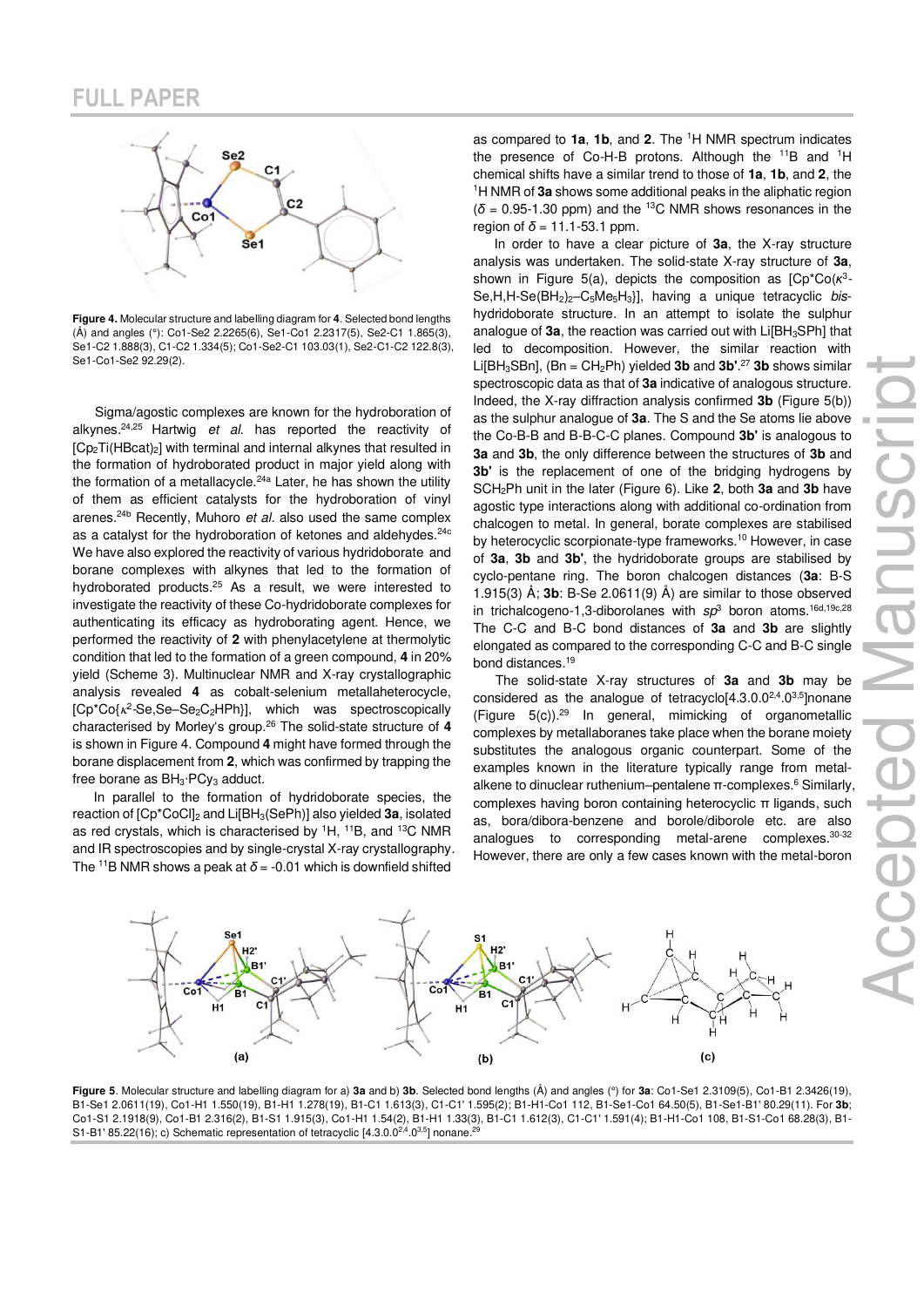

**Figure 6.** Molecular structure and labelling diagram for **3b'**. Selected bond lengths (Å) and angles (°):Co1-S2 2.2498(9), Co1-S1 2.2492(9), Co1-B2 2.277(4), S1-B1 1.975(4), S2-B2 1.902(4), Co1-H3 1.56(4), B2-H3 1.38(4); Co1- S1-B1 88.47(11), B1-S2 Co1 88.74(11), Co1-H3-B2 101(2), B2-S2-B1 88.06(16).

framework which is analogues to hydrocarbons. For instance, clusters  $[{CDM}_4B_4H_4]$  (M = Ni or Co) are analogous to parent cubane,  $C_8H_8^{33}$  Interestingly, the mimicking of entire tetracyclic nonane framework of **3a** and **3b** is very unusual and considered to be the perfect example that shows the bridge between hydrocarbon and metal borane/borate complexes. The  $C_5$  ring in one part of the tetracyclic nonane and **3a** or **3b** is somewhat similar, whereas the bridgehead carbon atoms of the other part have been replaced by two boron atoms connected through sulphur and cobalt bridges. As shown in Scheme S4, the total valence electron (tve) count of 58 for **3a** or **3b** matches well with tetracyclo[4.3.0.0<sup>2,4</sup>.0<sup>3,5</sup>]nonane (tve = 48). Thus, one can describe these species as true structural mimic of tetracyclo[4.3.0.0<sup>2,4</sup>.0<sup>3,5</sup>]nonane. In addition, from the cluster point of view, if one considers the cyclic alkane part as the ligand on boron, [(Cp\*CoE)(BH2R)2] unit in **3a** and **3b** can be viewed as an arachno-butterfly with 7 sep.

Although the syntheses and structures of saturated boronchalcogen heterocycles are known in the literature,<sup>16b-d,19</sup> their utilization as ligands is not explored. Hence, structures of **3a**, **3b**  and **3b'** need attention due to the presence of 1-chalcogeno-3,4 dicarba-2,5-diborolane ligand fragment connected to cobalt in trihapto mode. Though, we don't have any direct evidence for the formation of these species, we believe that they might have generated in situ while reducing the Cp\* ligand by chalcogenated borohydride that subsequently reacted with the metal fragment. A similar reduction and activation of the Cp ligand are reported in the literature.<sup>34</sup> Thus, it is reasonable to assume that the reduction of Cp\* ligand might have been initiated by the chalcogenoborate reagent followed by the formation of complexes **3a** or **3b.** 

DFT calculation at the same level of theory indicates that the charge transfer from the chalcogen atoms mostly takes place to the metal, albeit lower than those observed for **1** and **2** (Table S6). The computed ΔEH-L values for **3a** and **3b** are higher than those computed for **1a**, **1b** and **2** (Tables S2 and S6) which may be attributed to the presence of relatively shorter cobalt-chalcogen bonds in the former. The ΔE<sub>H-L</sub> value of the tellurium analogue of **3** is found to be 3.92 eV which is 0.6-0.8 eV lower as compared to **3a** and **3b**. This is also supported by the presence of weaker

Co-Te (WBI =  $0.579$ ) and Te-B (WBI =  $0.711$ ) interactions as compared to stronger Co-Se (WBI =  $0.731$ ) and Se-B (WBI = 0.925) interactions. These weaker interactions possibly account for the instability of the tellurium analogue of **3a** or **3b** which may be the reason that several of our attempts to isolate the tellurium analogue failed.

The nature of chalcogen–boron interaction in **3a** and **3b** has also been probed by QTAIM analysis (Figure 7). The Laplacian plot illustrates not only the continuous region of charge concentration between boron and sulphur but also exhibits diffusion or polarization of the VSCC zone of sulphur towards cobalt. The chalcogen-boron interaction has significant covalent character as evident from high and negative values of <sup>2</sup>*ρ* and H(r) at the bcp (Tables S7-S8). Unlike **1a**, **1b** and **2**, the Co-S/Se interactions in **3a** and **3b** are dative in nature, which is represented by comparatively lower electron density  $(\rho_b)$  at the bcp as well as positive values of <sup>2</sup>*ρ*. However, the nature and extent of B-H agostic type interactions in **3a**, **3b** and **3b'** are similar to those in **1a**, **1b** and **2**, i.e., the B-H interactions are significantly covalent in nature.



**Figure 7**. Contour line diagram of the Laplacian of electron density in the Co–S–B plane of **3b**. Solid green lines indicate charge depletion  $[\nabla^2 \rho(r) > 0]$  and dashed maroon lines indicate charge concentration [ $\nabla^2 \rho(r)$ <0]. Dark maroon and yellow spheres denote bond critical points (bcp) and ring critical points (rcp) respectively.

#### **Conclusions**

In conclusion, an efficient route for the synthesis of novel cobalt hydridoborate complexes using arylchalcogenoborate, Li[BH<sub>3</sub>ER]  $(E = Se or Te, R = Ph; E = S, R = CH<sub>2</sub>Ph)$  and  $[Cp<sup>*</sup>CoCl]<sub>2</sub>$  has been established. Complexes **1a**, **1b** and **2** represent unique bimetallic cobalt heterocyclic systems, which are stabilised by *β*agostic type interaction. Most importantly, distinctive tetracyclic species, **3a**-**b** have been isolated and structurally characterized, which may be considered as a true structural mimic of tetracyclo[4.3.0.0<sup>2,4</sup>.0<sup>3,5</sup>]nonane. These molecules exemplify a rare class of hydrocarbon mimic by metal borate complex. In addition, AIM analysis establishes that in all the species, the boron-chalcogen interaction has significant covalent character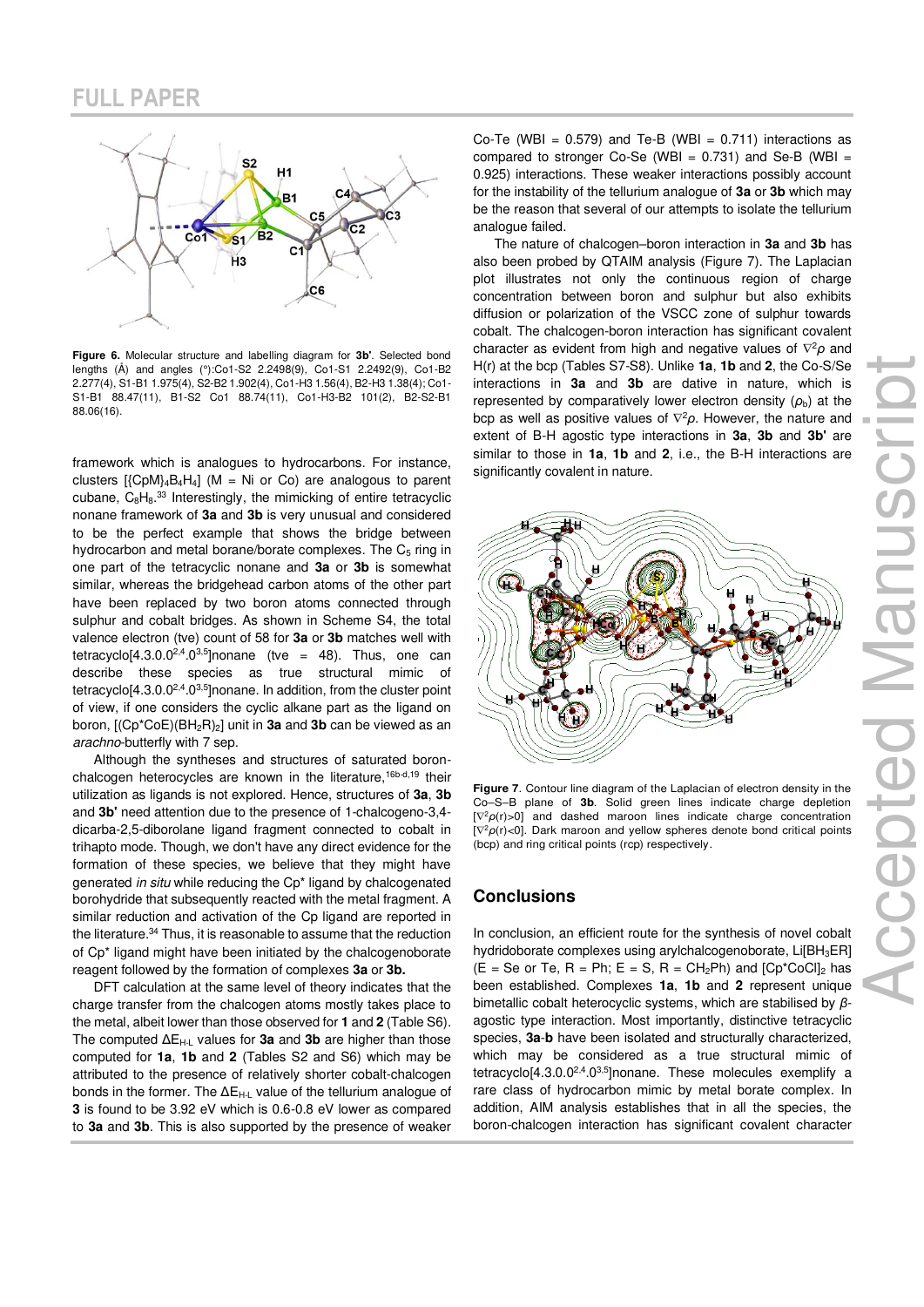while the Co-Se/Te interactions are largely dative in nature. In an effort to verify the potentiality of these complexes, especially the bis-hydridoborate species, for the hydroboration of alkynes, it yielded cobaltaselenacycles by borane displacement. Further exploration of the chemistry employing these complexes are underway.

### **Experimental Section**

All the syntheses were carried out under an argon atmosphere with standard Schlenk line and glove box techniques. Compounds [Cp\*CoCl]<sub>2</sub>35 and Li[BH<sub>3</sub>ER] (E = S, Se or Te, R = Ph; E = S, R =  $CH_2Ph$ )<sup>11a</sup> were prepared according to literature methods. Thin-layer chromatography was carried out on 250 mm aluminium supported silica gel TLC plates. NMR spectra were recorded in a 500 MHz Bruker FT-NMR spectrometer. Chemical shifts are referenced to (residual) solvent signals  $(^1H/^{13}C(^1H);$ CDCl<sub>3</sub>:  $\delta$  = 7.26/77.16 ppm, <sup>1</sup>H/<sup>13</sup>C{<sup>1</sup>H}; C<sub>6</sub>D<sub>6</sub>:  $\delta$  = 7.16 /128.06 ppm). Infrared spectra were obtained on a Jasco FT/IR–1400 spectrometer in dichloromethane solvent. The Electrospray mass (ESI-MS) spectra were measured in micromass Q-TofmicroTM instrument and Thermo Scientific LTQ XL Linear Ion Trap Mass Spectrometer.

**Syntheses of 1a, 2 and 3a:** A suspension of  $[Cp*CoCl]_2$  (0.100 g, 0.22 mmol) in 8 mL toluene at -78 ° C was charged dropwise with freshly prepared solution of Li[BH<sub>3</sub>SePh] in THF (10 mL, 0.44 mmol) over 15 min and kept under constant stirring for 4h at room temperature. The colour of the reaction mixture changed from brown to black gradually during course of the reaction. The solvent was evaporated in vacuum; residue was extracted into hexane/ $CH_2Cl_2$  (90:10 v/v) and passed through Celite. After the removal of the solvent from the filtrate, the residue was subjected to chromatographic workup using silica-gel TLC plates. Elution with hexane/CH<sub>2</sub>Cl<sub>2</sub> (70:30 v/v) yielded violet [{CoCp\*Ph}{Cp\*Co}{µ-SePh}{µ- $\kappa^2$ -Se,H-SeBH<sub>3</sub>}], **1a** (0.026 g, 16%, R<sub>f</sub> = 0.58), brown [Cp\*Co{ $\mu$ - $\kappa^2$ -Se,H-SeBH<sub>3</sub>}]<sub>2</sub>,**2** (0.062 g, 49%, R<sub>f =</sub> 0.48) and red [Cp\*Co{κ<sup>3</sup>-Se,H,H–Se(BH<sub>2</sub>)<sub>2</sub>–  $C_5Me_5H_3$ ],**3a** (0.027 g, 14%,  $R_f = 0.79$ )

**1a**: ESI-MS (ESI<sup>+</sup>) calcd for C<sub>32</sub>H<sub>43</sub>BSe<sub>2</sub>Co<sub>2</sub> [M]<sup>+</sup>m/z 716.0465, found 716.0440; <sup>11</sup>B{<sup>1</sup>H} NMR (160 MHz, CDCl<sub>3</sub>, 22 °C):  $\delta$  = -16.9 ppm (s, 1B); <sup>1</sup>H{<sup>11</sup>B} NMR (500 MHz, CDCl<sub>3</sub>, 22 °C):  $\delta$  = 8.08 (s, 1H, C<sub>6</sub>H<sub>5</sub>), 7.92 (d, J = 7.7 Hz, 3H,  $C_6H_5$ ), 7.21-7.18 (m, 2H,  $C_6H_5$ ), 7.09 (t, J = 7.6 Hz, 3H,  $C_6H_5$ ), 6.96 (t,  $J = 7.1$  Hz, 1H,  $C_6H_5$ ), 2.12 (s, 1H, B $H_1$ ), 1.96 (s, 1H, B $H_1$ ), 1.18 (s, 15H,  $C_5Me_5$ ), 0.97 (s, 15H,  $C_5Me_5$ ), -9.86 ppm (br, 1H, Co- $H$ -B); <sup>13</sup>C{<sup>1</sup>H} NMR (125 MHz, CDCl<sub>3</sub>, 22<sup>o</sup>C): δ = 163.1 (s, <u>C</u>-Co), 145.1, 136.2, 127.6, 126.6, 126.0, 125.1, 121.8 (s,  $C_6H_5$ ), 91.9, 90.3 (s,  $C_5Me_5$ ), 9.6, 9.2 ppm (s,  $C_5$ *Me*<sub>5</sub>); IR (CH<sub>2</sub>Cl<sub>2</sub>):  $\tilde{v}$  = 2400 (BH<sub>t</sub>).

2: ESI-MS (ESI<sup>+</sup>) calcd for C<sub>20</sub>H<sub>35</sub>B<sub>2</sub>Co<sub>2</sub>Se<sub>2</sub> [M-H]<sup>+</sup>m/z 574.9932, found 574.9974; <sup>11</sup>B{<sup>1</sup>H} NMR (160 MHz, C6D6, 22 °C): *δ* = -15.9 ppm (s, 1B); <sup>1</sup>H{<sup>11</sup>B} NMR (500 MHz, C<sub>6</sub>D<sub>6</sub>, 22 °C):  $\delta$  = 2.60 (s, 2H, B<u>H</u><sub>t</sub>), 2.34 (d, 2H,  $B_{\text{H}_1}$ ), 1.50 (s, 30H, C<sub>5</sub>Me<sub>5</sub>), -12.01 (d, 2H, Co- $H$ -B); <sup>13</sup>C{<sup>1</sup>H} NMR (125 MHz, CDCl<sub>3</sub>, 22<sup>°</sup>C):  $\delta$  = 91.4 (s,  $C_5$ Me<sub>5</sub>), 10.0 ppm (s, C<sub>5</sub>*Me<sub>5</sub>*); IR (CH<sub>2</sub>Cl<sub>2</sub>):  $\tilde{v}$  = 2462, 2400 (BH<sub>t</sub>).

**3a**: ESI-MS (ESI<sup>-</sup>) calcd for C<sub>20</sub>H<sub>37</sub>B<sub>2</sub>CoSe [M]- $m/z$  438.15, found 438.22; <sup>11</sup>B{<sup>1</sup>H} NMR (160 MHz, C<sub>6</sub>D<sub>6</sub>, 22 °C):  $\delta$  = -0.0 ppm (s, 1B); <sup>1</sup>H NMR (500 MHz, C<sub>6</sub>D<sub>6</sub>, 22 °C):  $\delta$  = 2.57 (br, 2H, B<u>H</u><sub>t</sub>), 1.45 (s, 15H, C<sub>5</sub>Me<sub>5</sub>), 1.30 (br, 3H, CH), 1.14 (d, 6H, CH<sub>3</sub>), 0.96 (d, 3H, CH<sub>3</sub>), 0.95 (s, 6H, CH<sub>3</sub>), -15.25 (br, 2H, Co-H-B); <sup>13</sup>C{<sup>1</sup>H} NMR (125 MHz, CDCl3, 22ºC): *δ* = 93.9 (s, C<sub>5</sub>Me<sub>5</sub>), 53.1 (s, CHMe), 47.9 (s, CHMe), 19.3 (s, CH<u>Me),</u> 16.5 (s, CHMe), 13.5 (s, CH<u>Me</u>), 11.1 ppm (s, C<sub>5</sub>Me<sub>5</sub>); IR (CH<sub>2</sub>Cl<sub>2</sub>):  $\tilde{v} = 2420$  (BH<sub>t</sub>).

**Synthesis of 1b:** A suspension of  $[Cp*CoCI]_2$  (0.100 g, 0.22 mmol) in 8 mL toluene at -78 °C was charged dropwise with freshly prepared solution of Li[BH3TePh] in THF (10 mL, 0.44 mmol) over 15 min and kept under constant stirring for 4h at room temperature. The colour of the reaction mixture changed from brown to dark green gradually during course of the reaction. The solvent was evaporated in vacuum; residue was extracted into hexane/CH<sub>2</sub>Cl<sub>2</sub> (90:10 v/v) and passed through Celite. After the removal of the solvent from the filtrate, the residue was subjected to chromatographic workup using silica-gel TLC plates. Elution with hexane/CH<sub>2</sub>Cl<sub>2</sub> (70:30 v/v) yielded green, [{CoCp\*Ph}{Cp\*Co}{µ-TePh}{µ- $\kappa^2$ -E,Te-TeBH<sub>3</sub>}],**1b** (0.098 g, 55%, R<sub>f</sub> = 0.52).

**1b**: ESI-MS (ESI<sup>+</sup>) calcd for C<sub>32</sub>H<sub>46</sub>BTe<sub>2</sub>Co<sub>2</sub> [M+3H]<sup>+</sup>m/z 815.0455, found 814.9902; <sup>11</sup>B{<sup>1</sup>H} NMR (160 MHz, CDCl<sub>3</sub>, 22 °C):  $\delta$  = -21.5 (s, 1B) ppm; <sup>1</sup>H NMR (500 MHz, CDCl<sub>3</sub>, 22 °C):  $\delta$  = 8.08 (d, J = 7.3 Hz, 2H, C<sub>6</sub>H<sub>5</sub>), 7.91 (d,  $J = 7.5$  Hz, 2H,  $C_6H_5$ ), 7.30 (t,  $J = 7.4$  Hz, 1H,  $C_6H_5$ ), 7.12 (t,  $J = 7.5$  Hz, 2H, C<sub>6</sub>H<sub>5</sub>), 7.00 (t, J = 7.3 Hz, 2H, C<sub>6</sub>H<sub>5</sub>), 6.91 (t, J = 7.1 Hz, 1H, C<sub>6</sub>H<sub>5</sub>), 3.97 (br, 1H, BH<sub>t</sub>), 2.10 (br, 1H, BH<sub>t</sub>), 1.45 (s, 15H, C<sub>5</sub>Me<sub>5</sub>), 1.24 (s, 15H,  $C_5Me_5$ ), -10.96 ppm (br, 1H, Co- $H$ -B); <sup>13</sup>C{<sup>1</sup>H} NMR (125 MHz, CDCl<sub>3</sub>, 22<sup>°</sup>C):  $\delta$  = 160.8 (s, <u>C</u>-Co), 148.0, 139.0, 137.7, 129.4, 127.9, 126.1, 121.6 (s,  $C_6H_5$ ), 91.6, 90.1 (s,  $C_5Me_5$ ), 10.7, 10.1 ppm (s,  $C_5Me_5$ ); IR (CH<sub>2</sub>Cl<sub>2</sub>):  $\tilde{v}$  $= 2404$  (BH;).

**Synthesis of 3b and 3b':** A suspension of  $[Cp^*CoCl_2(0.100 g, 0.22 mmol)]$ in 8 mL toluene at -78 °C was charged dropwise with freshly prepared solution of Li[BH<sub>3</sub>S(CH<sub>2</sub>Ph)] in THF (10 mL, 0.44 mmol) over 15 min and kept under constant stirring for 4h at room temperature. The colour of the reaction mixture changed from brown to black gradually during course of the reaction. The solvent was evaporated in vacuum; residue was extracted into hexane/CH<sub>2</sub>Cl<sub>2</sub> (90:10 v/v) and passed through Celite. After the removal of the solvent from the filtrate, the residue was subjected to chromatographic workup using silica-gel TLC plates. Elution with hexane/CH<sub>2</sub>Cl<sub>2</sub> (70:30 v/v) yielded orange[Cp\*Co{κ<sup>3</sup>-S,H,H-S(BH<sub>2</sub>)<sub>2</sub>-C<sub>5</sub>Me<sub>5</sub>H<sub>3</sub>}], **3b** (0.048 g, 28%, R<sub>f</sub> = 0.8), purple, [Cp<sup>\*</sup>Co{*κ*<sup>3</sup>-S,H,S-S(BH2)(BHSBn)‒C5Me5H3}], **3b'** (0.011 g, 5%, R<sup>f</sup> = 0.68) and blue, known  $[({Cp*Co})_2({BHS})_2]$  (0.027 g, 26%).<sup>36</sup>

**3b**: HR-MS (ESI<sup>-</sup>) calcd for C<sub>20</sub>H<sub>37</sub>B<sub>2</sub>CoS [M]- $m/z$  390.21, found 390.30; <sup>11</sup>B{<sup>1</sup>H} NMR (160 MHz, C<sub>6</sub>D<sub>6</sub>, 22 °C):  $\delta$  = -1.8 ppm (s, 1B); <sup>1</sup>H NMR (500 MHz, C<sub>6</sub>D<sub>6</sub>, 22 °C): δ = 1.99 (br, 2H, B<u>H</u><sub>t</sub>), 1.48 (m, 2H, CHMe), 1.43 (s, 15H, C<sub>5</sub>Me<sub>5</sub>), 1.27 (m, 1H, CHMe) 1.14 (d, J = 6.9 Hz, 6H, CHMe), 0.96 (d,  $J = 6.4$  Hz, 3H, CHMe), 0.94 (s, 6H, CHMe), -15.75 (br, 1H, Co- $H$ -B); <sup>13</sup>C{<sup>1</sup>H} NMR (125 MHz, C<sub>6</sub>D<sub>6</sub>, 22<sup>o</sup>C):  $\delta$  = 94.6 (s, <u>C</u><sub>5</sub>Me<sub>5</sub>), 53.6 (s, <u>C</u>HMe), 48.7 (s, *C*HMe), 20.1 (s, CHMe), 17.3 (s, CHMe), 14.6 (s, CHMe), 10.8 ppm (s, C<sub>5</sub><u>Me<sub>5</sub></u>); IR (CH<sub>2</sub>Cl<sub>2</sub>):  $\tilde{v} = 2415$  (BH<sub>t</sub>) cm<sup>-1</sup>.

**3b'**: HR-MS (ESI<sup>+</sup>) calcd for C<sub>27</sub>H<sub>44</sub>B<sub>2</sub>CoS<sub>2</sub> [M+H]<sup>+</sup>m/z 513.2413, found 513.2379; <sup>11</sup>B{<sup>1</sup>H} NMR (160 MHz, C<sub>6</sub>D<sub>6</sub>, 22 °C):  $\delta$  = 11.2 (s, 1B), 2.8 ppm (s, 1B); <sup>1</sup>H NMR (500 MHz,  $C_6D_6$ , 22 °C):  $\delta$  =7.39 (d, J = 7.6 Hz, 2H,  $C_6H_5$ ), 7.13 (s, 2H,  $C_6H_5$ ), 7.05 (s, 1H,  $C_6H_5$ ), 3.59 (dd, J = 51.1, 12.0 Hz, 2H,  $C_{\frac{H_2}{C_6}H_5}$ , 1.79 (br, 1H, B $H_1$ ), 1.47 (s, 1H, C $H_2$ Me), 1.37 (s, 1H, C $H_2$ Me), 1.33 (s, 3H, CHMe), 1.29 (s, 15H, C<sub>5</sub>Me<sub>5</sub>), 1.27 (s, 3H, CHMe), 1.16 (br, 1H, B $H_1$ , 1.06 (d, J = 7.2 Hz, 1H, C $H_1$ Me), 1.01 (d, J = 5.9 Hz, 3H, CH $Me$ ),</u> 0.96 (d, J = 6.8 Hz, 3H, CHMe), 0.55 (s, 3H, CHMe), -11.25 (br, 1H, Co- $H$ -B); <sup>13</sup>C{<sup>1</sup>H} NMR (125 MHz, CDCl<sub>3</sub>, 22<sup>o</sup>C):  $\delta$  = 138.6 (s, 1C,  $C_6$ H<sub>5</sub>-CH<sub>2</sub>), 129.1, 128.2, 127.0 (s,  $C_6H_5$ ), 92.8 (s,  $C_5Me_5$ ), 54.7 (s, S- $C_7H_2-Ph$ ), 47.5 (s, CHMe), 43.9 (s, CHMe), 40.5 (s, CHMe), 21.3 (s, CHMe), 16.5 (s, CHMe), 14.9 (s, CHMe), 13.9 (s, CHMe), 13.2 (s, CHMe), 10.2 ppm (s, C<sub>5</sub>Me<sub>5</sub>); IR  $(CH_2Cl_2): \tilde{v} = 2421$  (BH<sub>t</sub>).

**Synthesis of 4**: A suspension of **2** (0.050 g, 0.09 mmol) in 8 mL toluene was charged with phenylacetylene (0.018g, 0.18 mmol) kept under constant stirring for 15h at 80 °C temperature. The colour of the reaction mixture changed from brown to dark green gradually during the course of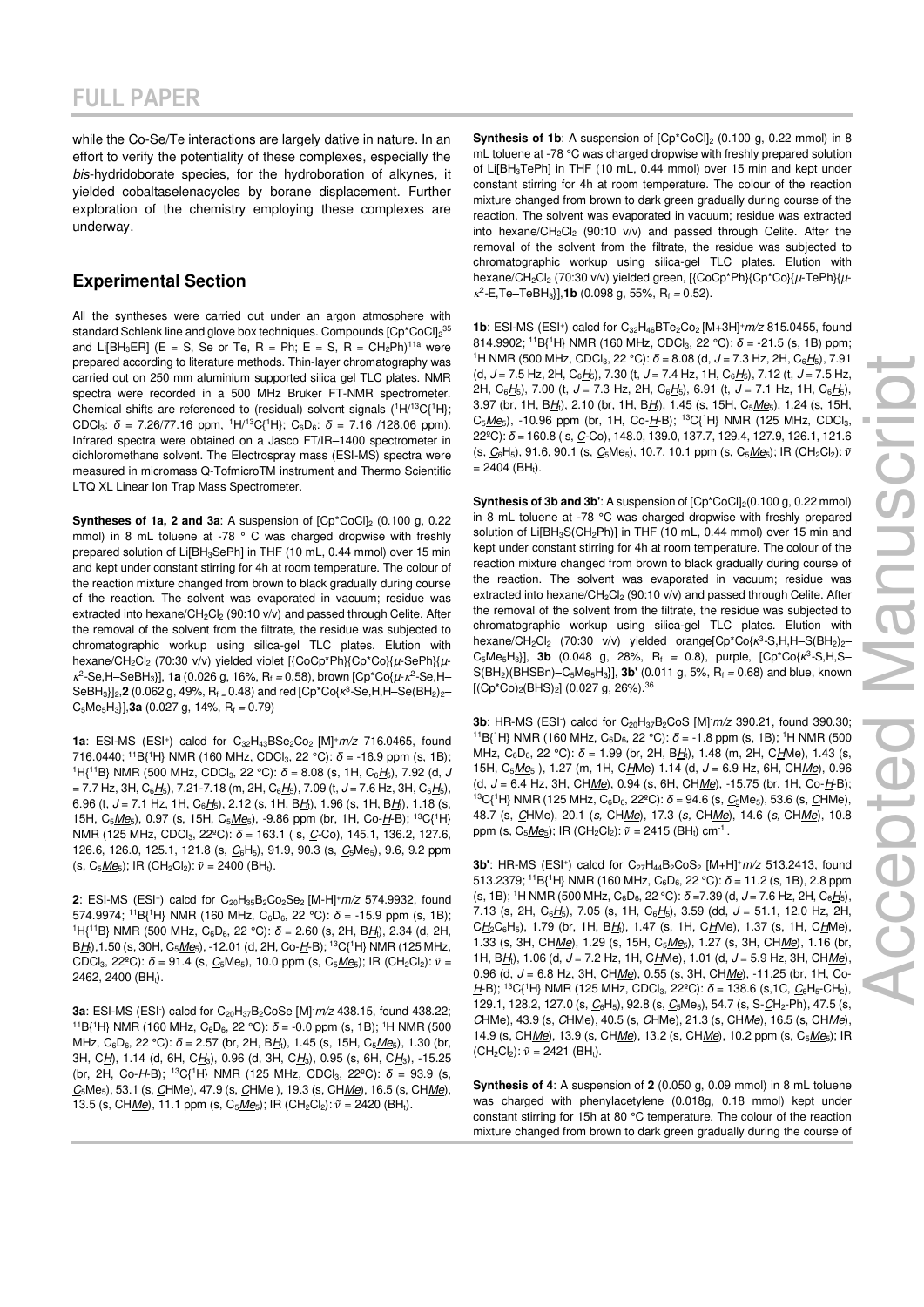the reaction. The solvent was evaporated in vacuum; the residue was extracted into hexane/CH<sub>2</sub>Cl<sub>2</sub> (90:10 v/v) and passed through Celite. After the removal of the solvent from the filtrate, the residue was subjected to chromatographic workup using silica-gel TLC plates. Elution with hexane/CH<sub>2</sub>Cl<sub>2</sub> (70:30 v/v) yielded green, [Cp\*Co{*k*<sup>2</sup>-Se,Se-Se<sub>2</sub>C<sub>2</sub>HPh}], **4** (0.016 g,  $20\%$ ),  $26.37$  some other low yield compounds could not be isolated.

**Computational details**: All the molecules were fully optimized with the Gaussian 09<sup>38</sup> program using the meta–GGA M06 exchange correlation functional<sup>39</sup> in conjunction with Def2-TZVP basis set.<sup>40</sup> Frequency calculations were performed at the same level of theory to verify the nature of the stationary state. All structures were identified as ground states as their respective Hessian (matrix of analytically determined second derivative of energy) was real. Natural bonding analyses were performed with the natural bond orbital (NBO) partitioning Scheme<sup>41</sup> as implemented in the Gaussian 09 suite of programs. Dispersion effects were incorporated by using the D3 version of Grimme's dispersion correction coupled with the D3 damping function using the keyword "Empirical Dispersion=GD3" as implemented in Gaussian 09.<sup>42</sup>

**X-ray Structure Determination analysis details**: Suitable X-ray quality crystals of **1a**-**b**, **2**, **3a**-**b**, **3b'** and **4** were grown by slow evaporation of a hexane-CH<sub>2</sub>Cl<sub>2</sub> solution. The crystal data were collected and integrated using a Bruker AXS Kappa APEXII CCD for **1a**, **3a** and **4** and D8 VENTURE Bruker AXS for **1b**, **2**, **3b** and **3b'** with graphite monochromated MoK*α* (λ = 0.71073 Å) radiation at 150 K (for **1a**, **1b**, **2**, **3b** and **3b'**) and 296(2) K (for **3a** and **4**). The structures were solved by heavy atom methods using SHELXS-97, SHELXT-201443 and refined using SHELXL-2014, SHELXL-2017, SHELXL-2018<sup>44</sup>. Hydrogen atoms were located through Fourier map analysis and then refined with the help of the AFIX 2 SHELXL instruction. The molecular structures were drawn using Olex2.<sup>45</sup>. These data can be obtained free of charge from The Cambridge Crystallographic Data Centre vi[a www.ccdc.cam.ac.uk/data\\_request/cif.](http://www.ccdc.cam.ac.uk/data_request/cif) 

**Crystal data for 1a:** CCDC [1951417,](https://www.ccdc.cam.ac.uk/mystructures/viewinaccessstructures/061ea5b8-f8ce-e911-967f-00505695f620)  $C_{32}H_{43}BCo_2Se_2$ ,  $M_r = 714.25$ , Triclinic, space group  $P-1$ ,  $a = 10.4314(3)$  Å,  $b = 14.2851(6)$  Å,  $c =$ 13.6125(5) Å, *α* = 83.9883 (13)°, *β* = 83.2778(12)°,*γ* = 67.1401(11)°, V = 1528.69(7)  $\check{A}^3$ ,  $Z = 2$ ,  $\rho_{\text{calcd}} = 1.552$  g/cm<sup>3</sup>,  $\mu = 3.486$  mm<sup>-1</sup>,  $F(000) = 724$ ,  $R_1 = 0.0297$ ,  $wR_2 = 0.0603$ , 5368 independent reflections [20 ≤52.6°] and 356 parameters.

**Crystal data for 1b:** CCDC 1951411,  $C_{32}H_{43}BCo_2Te_2$ ,  $M_r = 811.53$ , Triclinic, space group P-1,  $a = 10.5505(12)$  Å,  $b = 11.2282(12)$  Å,  $c =$ 14.5991(15) Å, *α* = 84.354(4)°, *β* = 87.400(4)°,*γ* = 64.587(4)°, V = 1554.5(3)  $\AA^3$ ,  $Z = 2$ ,  $\rho_{\text{calcd}} = 1.734$  g/cm<sup>3</sup>,  $\mu = 2.926$  mm<sup>-1</sup>,  $F(000) = 796$ ,  $R_1 = 0.0278$ ,  $wR_2 = 0.0635$ , 7110 independent reflections [2 $\theta \le 54.968^\circ$ ] and 353 parameters.

**Crystal data for 2:** CCDC 1951416,  $C_{20}H_{36}B_2Co_2Se_2$ ,  $M_r = 573.89$ , Monoclinic, space group  $P2_1/n$ ,  $a = 8.1337(10)$  Å,  $b = 9.5589(13)$ ,  $c =$ 15.0561(16) Å, *α* = 90°, *β* = 99.661(4)°,*γ* = 90°, V = 1154.0(2) Å<sup>3</sup> , Z = 2,  $\rho_{\text{calcd}}$ = 1.652 g/cm<sup>3</sup>,  $\mu$  = 4.594 mm<sup>-1</sup>,  $F(000)$  = 576,  $R_1$  = 0.0347,  $wR_2$  = 2632 independent reflections [2θ ≤ 50.484°] and 132 parameters.

**Crystal data for 3a**: CCDC 19514618, C<sub>20</sub>H<sub>37</sub>B<sub>2</sub>CoSe, M<sub>r</sub>= 432.97, Orthorhombic,  $P_{nma}$ ,  $a = 21.321(3)$  Å,  $b = 12.6368(19)$  Å,  $c = 7.9770(13)$ , *α* = 90°, *β* = 90°, *γ* = 90°, *V* = 2149.3(6) Å<sup>3</sup>, *Z* = 4, *ρ*<sub>calcd</sub> = 1.338 g/cm<sup>3</sup>, *μ* = 2.491 mm<sup>-1</sup>,  $F(000) = 896$ ,  $R_1 = 0.0259$ ,  $wR_2 = 0.0621$ , 2784 independent reflections [2θ≤50.484°] and 130 parameters.

**Crystal data for 3b:** CCDC 19514615,  $C_{20}H_{37}B_{2}CoS$ ,  $M_{\text{r}}=$  390.10, Orthorhombic,  $P_{nma}$ ,  $a = 21.168(2)$  Å,  $b = 12.8145(15)$  Å,  $c = 7.8536(8)$  Å,

*α* = 90°, *β* = 90°, *γ* = 90°, *V* = 2130.4(4) Å<sup>3</sup>, *Z* = 4, *ρ*<sub>calcd</sub> = 1.216 g/cm<sup>3</sup>, *μ* = 0.903 mm<sup>-1</sup>,  $F(000) = 840$ ,  $R_1 = 0.0439$ ,  $wR_2 = 0.1063$ , 2538 independent reflections [2θ≤54.964°] and 130 parameters.

**Crystal data for 3b':** CCDC 19514614, C<sub>27</sub>H<sub>43</sub>B<sub>2</sub>CoS<sub>2</sub>, M<sub>r</sub>= 512.28, Monolinic, P21/c, a = 8.3156(10) Å, b = 19.6072(18) Å, c = 16.998(2) Å, *α* = 90°, *β* = 99.599(5)°,*γ* = 90°, *V* = 2732.7(5) Å<sup>3</sup>, *Z* = 4, *ρ*<sub>calcd</sub> = 1.245 g/cm<sup>3</sup>,  $\mu$  = 0.794 mm<sup>-1</sup>, *F*(000) = 1096, *R*<sub>1</sub> = 0.0549, *wR*<sub>2</sub> = 0.1296, 6191 independent reflections [2θ≤54.996°] and 296 parameters.

**Crystal data for4**: CCDC 1964166, C<sub>18</sub>H<sub>21</sub>CoSe<sub>2</sub>, M<sub>r</sub>= 454.20, Monolinic, P21/c, a = 15.0177(12) Å, b = 8.7332(7) Å, c = 14.1688(10) Å, *α* = 90°, *β* = 106.878(2)°, *γ* = 90°, *V* = 1778.2(2) Å<sup>3</sup>, *Z* = 4, *ρ*<sub>calcd</sub> = 1.697 g/cm<sup>3</sup>, *μ* = 5.050  $mm^{-1}$ ,  $F(000) = 896.0$ ,  $R_1 = 0.0324$ ,  $wR_2 = 0.0595$ , 3922 independent reflections [2θ≤ 54.268°] and 195 parameters.

### **Acknowledgements**

This work was supported by CEFIPRA (Project No. 5905-1), New Delhi, India. B.J. thanks, UGC and S.G. and R. P. thank IIT Madras for their research fellowships. A.K.P. thanks the Department of Science and Technology (DST-SERB), New Delhi for providing financial assistance in the form of a research project (project no. EMR/2016/005294).

**Keywords:** cobalt • arylchalcogenoborate • agostic • hydridoborate • metallaheterocycle.

- [1] W. C. Zeise, K. Overs, Dan. Vidensk. Selsk. Forh. **1825**-**26**, 13.
- [2] C. J. Jones, d- and f-Block Chemistry, Royal Society of Chemistry: Cambridge, UK, 2001.
- [3] a) R. N. Grimes, Carborane, 2nd ed.; Elsevier: Amsterdam, 2011; b) C. E. Housecroft, Boranes and Metalloboranes: Structure, Bonding and Reactivity, Halsted Press: New York, 1990; c) W. N. Lipscomb, Boron Hydrides, Benjamin, New York, 1963; d) F. G. A. Stone, Adv. Organomet. Chem. **1990**, 31, 53-89; e) S. A. Brew, F. G. A. Stone F. G. A. Stone, Adv. Organomet. Chem. **1993**, 35, 135- 186; f) T. D. Mcgrath and F. G. A. Stone, Adv. Organomet. Chem. **2005**, 53, 1-40.
- [4] R. Hoffmann, Angew. Chem. Int. Ed. Engl. **1982**, 21, 711-724.
- [5] a) K. Wade, Inorg. Nucl. Chem. Lett. **1972**, 8, 559-562; b) K. Wade, Adv. Inorg. Chem. Radiochem. **1976**, 18, 1-66; c) D. M. P. Mingos, D. J. Wales, Introduction to Cluster Chemistry, Prentice Hall, New York, 1990; d) E. D. Jemmis, M. M. Balakrishnarajan, P. D. Pancharatna, J. Am. Chem. Soc. **2001**, 123, 4313-4323.
- [6] a) B. Mondal, R. Bag, S. Ghorai, K. Bakthavachalam, E. D. Jemmis, S. Ghosh, Angew. Chem. Int. Ed. **2018**, 57, 8079-8083; b) J. A. K. Howard, J. C. Jeffery, J. C. V. Laurie, I. Moore, F. G. A. Stone, A. Stringer, Inorg. Chim. Acta **1985**, 100, 23–32; c) L. J. Guggenberger, A. R. Kane, E. L. Muetterties, J. Am. Chem. Soc. **1972**, 94**,** 5665−5673; d) T. L. Venable, E. Sinn, R. N. Grimes, J. Chem. Soc. Dalton Trans. **1984**, 2275-2279; e) R. Weiss, R. N. Grimes, J. Am. Chem. Soc. **1977**, 99, 8087-8088; f) S. Ghosh, B. C. Noll, T. P. Fehlner, Angew. Chem. Int. Ed. **2005**, 44, 6568-6571.
- [7] a) G. Alcaraz, S. Sabo-Eitenne, Coord. Chem. Rev. **2008**, 252, 2395-2409; b) K. K. Pandey, Coord. Chem. Rev. **2009**, 253, 37-55.; c) W. H. Harman, J. C. Peters, J. Am. Chem. Soc. **2012**, 134, 5080−5082.
- [8] a) C. N. Muhoro, X. He, J. F. Hartwig, J. Am. Chem. Soc. **1999**, 121, 5033-5046; b) M. Shimoi, S.-i. Nagai, M. Ichikawa, Y. Kawano, K. Katoh, M. Uruichi, H. Ogino, J. Am. Chem. Soc. **1999**, 121, 11704-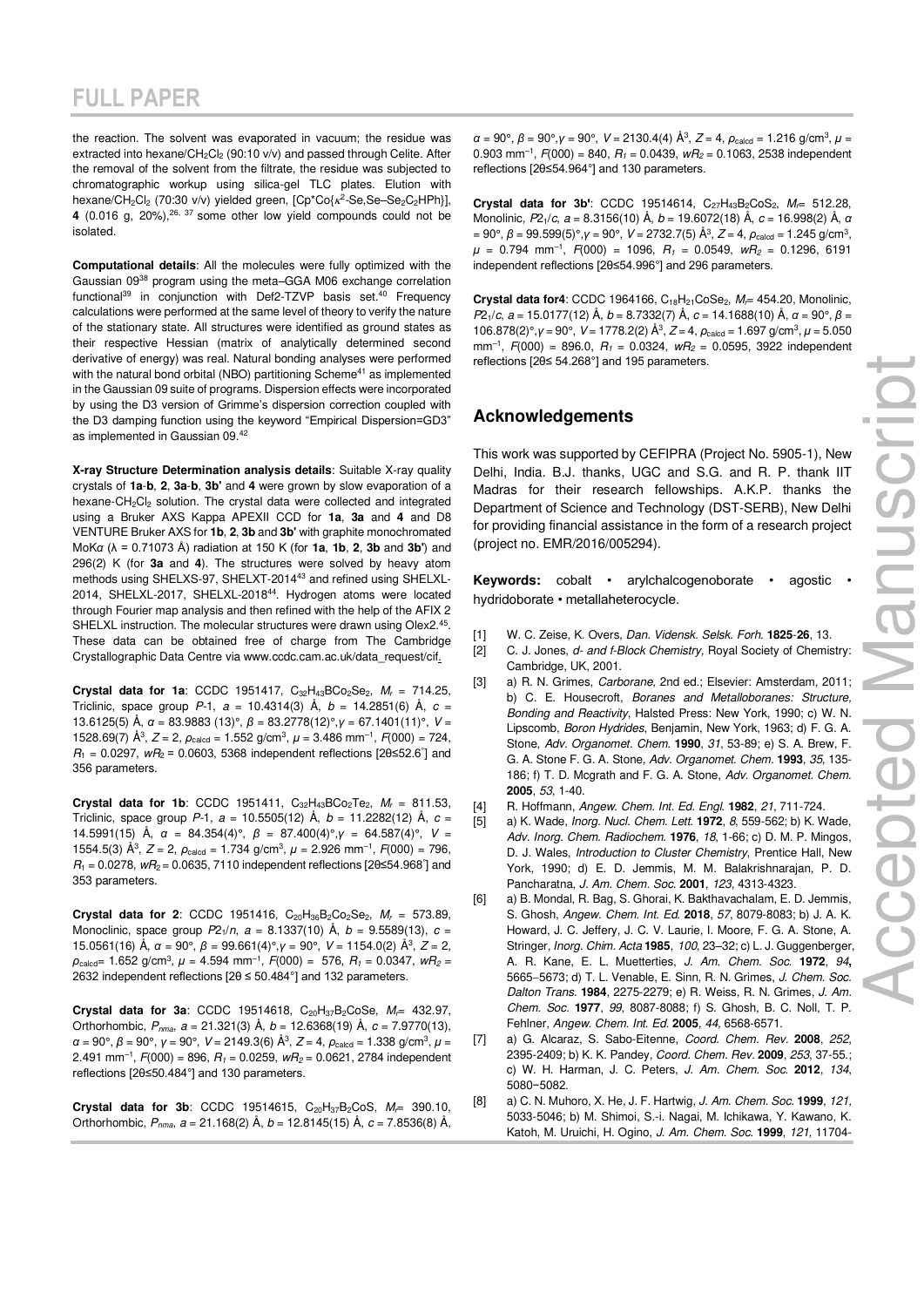11712; c) V. M.-Palma, M. Lumbierres, B. Donnadieu, S. Sabo-Etienne, B. Chaudret, .J. Am. Chem. Soc. **2002**, 124, 5624-5625; d) T. M. Douglas, A. B. Chaplin, A. S. Weller, X. Yang, M. B. Hall, J. Am. Chem. Soc. **2009**, 131, 15440-15456; e) R. N. Perutz, S. Sabo-Etienne, Angew. Chem. Int. Ed. **2007**, 46, 2578-2592; f) D. Vidovic, D. A. Addy, T. Krämer, J. McGrady, S. Aldridge, J. Am. Chem. Soc. **2011**, 133, 8494-8497; g) M. V. Câmpian, E. Clot, O. Eisenstein, U. Helmstedt, N. Jasim, R. N. Perutz, A. C. Whitwood, D. Williamson, J. Am. Chem. Soc. **2008**, 130, 4375–4385.

- [9] a) X. Zheng, J. Huang, Y. Yao, X. Xu, Chem. Commun. **2019**, 55, 9152-9155; b) M. A. Nesbit, D. L. M. Suess, J. C. Peters, Organometallics **2015**, 34, 4741−4752; c) S. Murugesan, B. Stöger, M. Weil, L. F. Veiros, K. Kirchner, Organometallics **2015**, 34, 1364−1372; d) L. Maria, A. Paulo, I. C. Santos, I. Santos, P. Kurz, B. Spingler, R. Alberto, J. Am. Chem. Soc. **2006**, 128, 14590-14598.
- [10] a) R. C. da Costa, B. W. Rawe, A. Iannetelli, G. J. Tizzard, S. J. Coles, A. J. Guwy, G. R. Owen, Inorg. Chem. **2019**, 58, 359−367; b) L. R. Kadel, J. R. Bullinger, R. R. Baum, C. E. Moore, D. L. Tierney, D. M. Eichhorn, Eur. J. Inorg. Chem. **2016**, 2543–2551; c) A. Caballero, F. G-la Torre, F. A. Jalón, B. R. Manzano, A. M. Rodríguez, S. Trofimenkoc, M. P. Sigalas, J. Chem. Soc., Dalton Trans. **2001**, 427–433.
- [11] a) R. Ramalakshmi, K. Saha, D. K. Roy, B. Varghese, A. K. Phukan, S. Ghosh, Chem. Eur. J. **2015**, 21, 17191-17195; b) T.-P. Lin, J. C. Peters, J. Am. Chem. Soc. **2013**, 135, 15310-15313; c) G. R. Owen, Chem. Commun. **2016**, 52, 10712-10726; d) J. Brugos, J. A. Cabeza, P. García-Álvarez, E. Pérez-Carreñob, J. F. Van der Maelen, Dalton Trans. **2017**, 46, 4009-4017; e) B. Bera, Y. P. Patil, M. Nethaji, B. R. Jagirdar, Dalton Trans. **2011**, 40, 10592-10597
- [12] a) K. Saha, R. Ramalakshmi, S. Gomosta, K. Pathak, V. Dorcet, T. Roisnel, J.-F. Halet, S. Ghosh, Chem. Eur. J. **2017**, 23, 9812-9820; b) M. Zafar, R. Ramalakshmi, K. Pathak, A. Ahmad, T. Roisnel, S. Ghosh, Chem. Eur. J. **2019**, 25, 13537-13546.
- [13] a) Y. Gloaguen, G. Alcaraz, A. S. Petit, E. Clot, Y. Coppel, L. Vendier, S. Sabo-Etienne, J. Am. Chem. Soc. **2011**, 133, 17232- 17238; b) N. Merle, G. Koicok-Köhn, M. F. Mahon, C. G. Frost, G. D. Ruggerio, A. S. Weller, M. C. Willis, Dalton Trans. **2004**, 3883- 3892; c) M. Blug, D. Grünstein, G. Alcaraz, S. Sabo-Etienne, X.-F. Le Goff, P. Le Flocha. N. Mézailles, Chem. Commun. **2009**, 4432- 4434; d) Y. Gloaguen, G. Alcaraz, A‐F. Pécharman, E. Clot, L. Vendier, S. Sabo‐Etienne, Angew. Chem. Int. Ed. **2009**, 48, 2964- 2968; (e) B. Bera, Y. P. Patil, M. Nethaji, B. R. Jagirdar, Dalton Trans. **2011**, 40, 10592-10597.
- [14] a) R. T. Baker, D. W. Ovenall, R. L. Harlow, Organometallics **1990**, 9, 3028-3030; b) A. B. Chaplin, A. S. Weller, Angew. Chem. Int. Ed. **2010**, 49, 581-584.
- [15] K. Saha, U. Kaur, S. Kar, B. Mondal, B. Joseph, P. K. S. Antharjanam, S. Ghosh, Inorg. Chem. **2019,** 58, 2346-2353.
- [16] a) R. Köuster, G. Seidel, W. Schüuβler, B. Wrackmeyer, Chem. Ber. **1995**, 128, 87-89; b) H. Braunschweig, P. Constantinidis, T. Dellermann, W. C. Ewing, I. Fischer, M. Hess, F. R. Knight, A. Rempel, C. Schneider, S. Ullrich, A. Vargas, J. D. Woollins, Angew. Chem. Int. Ed. **2016**, 55, 5606-5609; c) S. Liu, M.-A. Légaré, D. Auerhammer, A. Hofmann, H. Braunschweig, Angew. Chem. Int. Ed. **2017**, 56, 15760-15763; d) S. Liu, M.-A. Légaré, A. Hofmann, A. Rempel, S. Hagspiel, H. Braunschweig, Chem. Sci. **2019**,10, 4662- 4666.
- [17] a) S. Murugesan, B. Stoger, M. Weil, L. F. Veiros, K. Kirchner, Organometallics **2015**, 34, 1364-1372 and references therein.
- [18] M. D. Curtis, S. H. Druker, J. Am. Chem. Soc. **1997,** 119, 1027-1036.
- [19] a) B., E. V. Klimkina, W. Milius, Eur. J. Inorg. Chem. **2011**, 4481- 4492; b) B. Wrackmeyer, E. V. Klimkina, W. Milius, Polyhedron **2010**, 29, 2324-2334; c) D. Auerhammer, M. Arrowsmith, R. D. Dewhurst, T. Kupfer, H. Braunschweig, Chem. Sci. **2018**, 9, 2252-2260.
- [20] a) H. Brunner, N. Janietz, W. Meier, G. Sergeson, J. Wachter, T. Zahn, M. L. Ziegler, Angew. Chem. Int. Ed. Engl. **1985**, 24, 1060- 1061; b) S. Habe, T. Yamada, T. Nankawa, J. Mizutani, M. Murata, H. Nishihara, Inorg. Chem. **2003**, 42, 1952-1955.
- [21] H. -F. Klein, M. Gaß, U. Koch. B. Eisenmann, H. Schäfer, Z. Naturforsch. **1988**, 43b, 830-838.
- [22] R. F. W. Bader, Chem. Rev.**1991**, 91, 893-928.
- [23] The Co-Se/Te interactions do possess some amount of covalent character as manifested by small negative values of energy density, H(r) at bcp (Tables S3-S5).
- [24] a) J. F. Hartwig, C. N. Muhoro, X. He, J. Am. Chem. Soc. **1996,** 118, 10936-10937; b) J. F. Hartwig, C. N. Muhoro, Organometallics **2000**, 19, 30-38; c) A. A. Oluyadi, S. Ma, C. N. Muhoro, Organometallics **2013**, 32, 70-78.
- [25] a) K. Saha, B. Joseph, R. Ramalakshmi, R. S. Anju, B. Varghese, S. Ghosh, Chem. Eur. J. **2016**, 22, 7871-7878; b) S. Gomosta, K. Saha, U. Kaur, K. Pathak, T. Roisnel, A. K. Phukan, S. Ghosh, Inorg. Chem. **2019**, 58, 9992-9997.
- [26] C. P. Morley, R. R. Vaughan, J. Organomet. Chem.**1993**, 444, 219- 222
- [27] Note that the reaction of  $[Cp^*CoCl]_2$  with  $Li[BH_3S(CH_2Ph)]$  also yielded known [(Cp\*Co)<sub>2</sub>BH)<sub>2</sub>S<sub>2</sub>] in 26% yield.
- [28] M. Yalpani, R. Köster, R. Boese, Eur. J. Inorg. Chem. **1990**, 123, 707-712.
- [29] R. Herbert, M. Christl, Chem. Ber. **1979**, 112, 2012-2021.
- [30] a) G. E. Herberich, Chapter 5: Boron Rings Ligated to Metals, in Comprehensive Organometallic Chemistry II, ed. E. W. Abel, F. G. A. Stone and G. Wilkinson, Pergamon Press, Oxford, 1995; vol. 1, pp. 197; b) B. Su, R. Kinjo, Synthesis **2017**, 49, 2985-3034.
- [31] a) J. S. Rogers, X. Bu, G. C. Bazan, J. Am. Chem. Soc. **2000**, 122, 730-731; b) H. Braunschweig, S. Demeshko, W. C. Ewing, I. Krummenacher, B. B. Macha, J. D. Mattock, F. Meyer, J. Mies, M. Schafer, A. Vargas, Angew. Chem. Int. Ed. **2016**, 55, 7708–7711; c) J. Böhnke, H. Braunschweig, J. O. C. Jimén-Halla, I. Krummenacher, T. E. Stennett, J. Am. Chem. Soc. **2018**, 140, 848– 853.
- [32] W. Siebert, J. Organomet. Chem. **2009**, 694, 1718–1722; b) P. Braunstein, U. Englert, G. E. Herberich, M. Neuschütz, M. U. Schmidt, J. Chem. Soc. Dalton Trans. **1999**, 2807–2812.
- [33] a) J. R. Bowser, A. Bonny, J. R. Pipal, R. N. Grimes, J. Am. Chem. Soc. **1979**, 101, 6229–6236; b) J. R. Pipal, R. N. Grimes, Inorg. Chem. **1979**, 18, 257–263; c) K. Geetharani, S. K. Bose, S. Sahoo, S. Ghosh, Angew. Chem. Int. Ed. **2011**, 50, 3908 –3911.
- [34] a) V. R. Miller, R. Weiss, R. N. Grimes, J. Am. Chem. Soc. **1977**, 99, 5646-5651; b) K. Kawamura, M. Shang, O. Wiest, T. P. Fehlner, Inorg. Chem. **1998**, 37, *608−609*.
- [35] U. Kolle, F. Khouzami, B. Fuss, Angew. Chem. Int. Ed. **1982**, 21, 131-132.
- [36] D. Sharmila, R. Ramalakshmi, K. K. V. Chakrahari, B. Varghese, S. Ghosh, Dalton Trans. **2014**, 43, 9976-9985.
- [37] Compound **4** was synthesised by Morley's group in the year of 1991. To the best of our knowledge, the X-ray structure of this compound is not reported.
- [38] Gaussian 09, Revision D.01, M. J. Frisch, G. W. Trucks, H. B. Schlegel, G. E. Scuseria, M. A. Robb, J. R. Cheeseman, G. Scalmani, V. Barone, B. Mennucci, G. A. Petersson, H. Nakatsuji, M. Caricato, X. Li, H. P. Hratchian, A. F. Izmaylov, J. Bloino, G. Zheng, J. L. Sonnenberg, M. Hada, M. Ehara, K. Toyota, R. Fukuda, J. Hasegawa, M. Ishida, T. Nakajima, Y. Honda, O. Kitao, H. Nakai, T. Vreven, J. A. Montgomery, Jr., J. E. Peralta, F. Ogliaro, M. Bearpark, J. J. Heyd, E. Brothers, K. N. Kudin, V. N. Staroverov, T. Keith, R. Kobayashi, J. Normand, K. Raghavachari, A. Rendell, J. C. Burant, S. S. Iyengar, J. Tomasi, M. Cossi, N. Rega, J. M. Millam, M. Klene, J. E. Knox, J. B. Cross, V. Bakken, C. Adamo, J. Jaramillo, R. Gomperts, R. E. Stratmann, O. Yazyev, A. J. Austin, R. Cammi,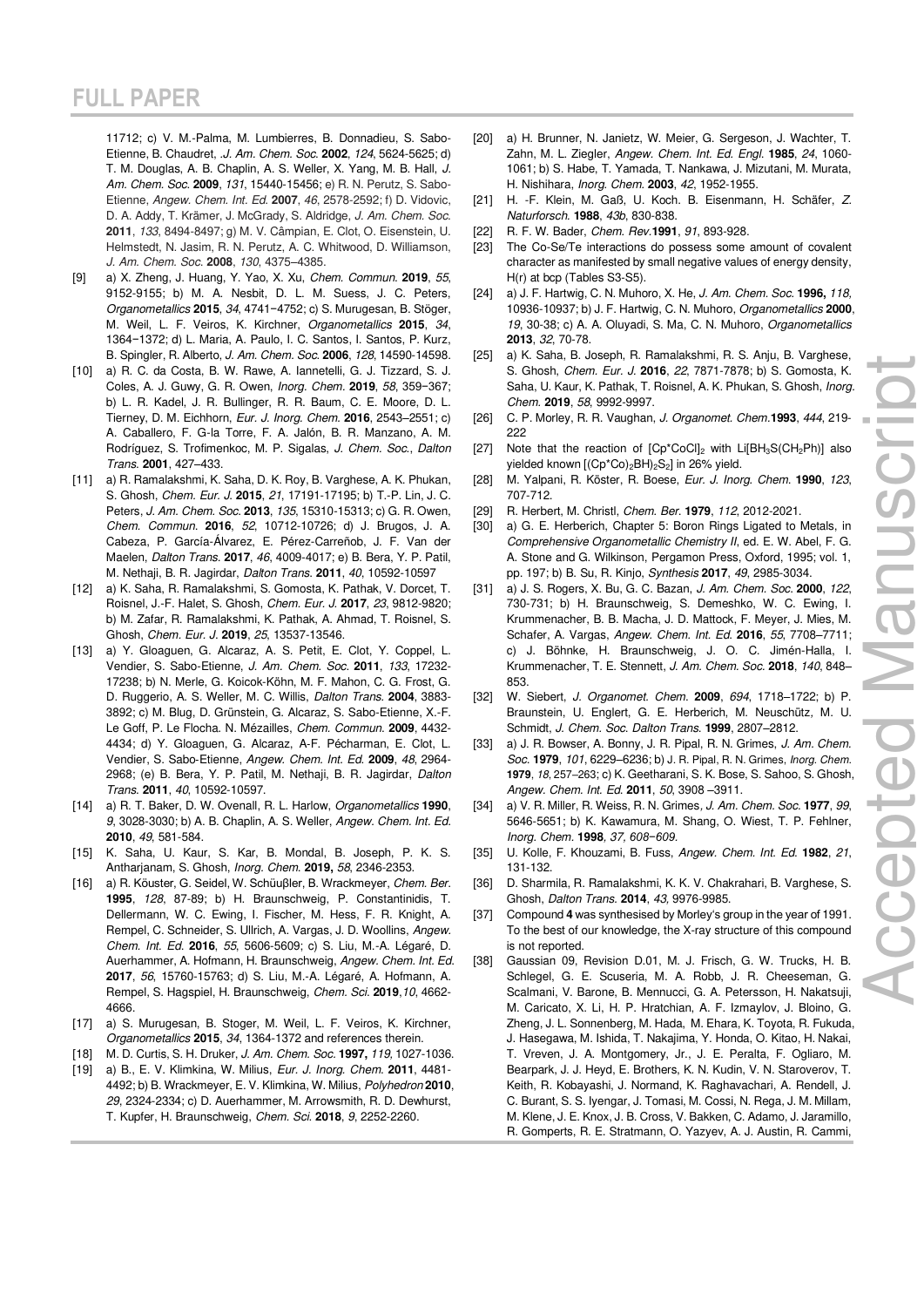C. Pomelli, J. W. Ochterski, R. L. Martin, K. Morokuma, V. G. Zakrzewski, G. A. Voth, P. Salvador, J. J. Dannenberg, S. Dapprich, A. D. Daniels, O. Farkas, J. B. Foresman, J. V. Ortiz, J. Cioslowski, and D. J. Fox, Gaussian, Inc. Wallingford CT, 2013.

- [39] Y. Zhao and D. G. Truhlar, Theor. Chem. Acc. **2008** ,120, 215 –241.
- [40] a) F. Weigend and R. Ahlrichs, Phys. Chem. Chem. Phys. **2005**, 7, 3297-3305. b) F. Weigend, Phys. Chem. Chem. Phys. **2006**, 8, 1057-1065.
- [41] a) E. D. Glendening, A. E. Reed, J. E. Carpenter, F. Weinhold, NBO Program 3.1, W. T. Madison: 1988. b) A. E. Reed, F. Weinhold, L. A. Curtiss, Chem. Rev. **1988**, 88, 899-926.
- [42] S. Grimme, J. Antony, S. Ehrlich, H. Krieg, J. Chem. Phys .**2010**, 132, 154104 –154119.
- [43] a) G. M. Sheldrick, [Acta Cryst.](https://journals.iucr.org/a) **2015**, [A71,](https://journals.iucr.org/a/contents/backissues.html)  3 8; b) G. M. Sheldrick, SHELXS97 and SHELXL97. Program for Crystal Structure Solution and Refinement,University of Gottingen: Germany, 1997.
- [44] G. M. Sheldric, [Acta Cryst.](https://journals.iucr.org/a) **2015**, [C71](https://journals.iucr.org/a/contents/backissues.html), 3 –8.
- [45] O. V. Dolomanov, L. J. Bourhis, R. J. Gildea, J. A. K. Howard, H. Puschmann, J. Appl. Cryst. **2009**, 42, 339 –341.